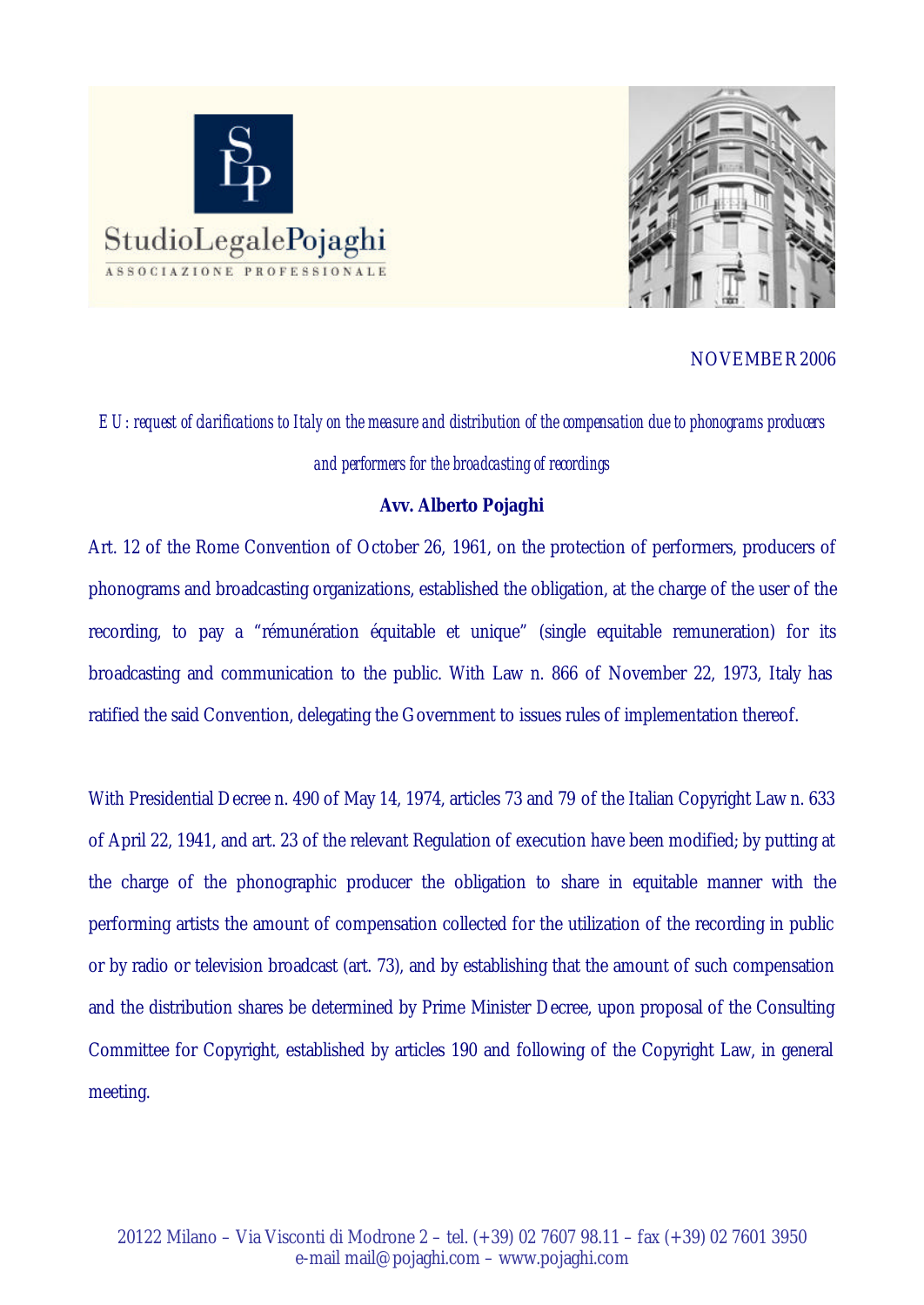With Prime Minister Decrees of September 1, 1975, and July 15, 1976, it was established that, save different agreement between the parties, the amount of compensation for the utilization of the recording, for purpose of gain, be related to 2% of the gross incomes referring to the recording; while the compensation due by the (public) entity exercising the broadcasting service be limited to 1,5%.

With Council Directive n. 92/100/EEC of November 19, 1992, the European Union has reestablished at art. 8.2 the principle set forth by the Rome Convention; and with Legislative Decree n. 685 of November 16, 1994, implementing the Directive, in addition to the modification of art. 73 of the Copyright Law a new art. 73bis was introduced, extending the compensation due to the utilization for purpose not of gain (still to be determined according to the Regulation, save different agreement between the parties). The mentioned art. 23 of the Regulation does not, however, seem to have been extended to art. 73bis, nor there is any relevant ministerial disposition for the determination of the compensation thereof.

Now the European Commission – internal market Directorate General, issued a statement on July 27, 2006, asking the Italian State for clarifications concerning the provision of the mentioned Prime Minister Decree of September 1, 1975, noting that, according to the Commission, art. 1 of the Decree, when fixing the measure and the distribution shares of the compensation due to performing artists and phonographic producers for the broadcasting and communication to the public, could conflict with art. 8.2 of the Directive 92/100/EEC - concerning rental and lending right and certain rights related to copyright in the field of intellectual property - and with the Court of Justice law cases (decision of February 2, 2003, case C-245/00, SENA, searchable in www.curia.europa.eu). In fact, according to the Commission, the mentioned provision (introducing al legal presumption according to which, lacking an agreement between the right-owners and phonograms broadcasters, the measure of the compensation is fixed in 2% of the invoiced amount, proportioned to the total broadcasting time) does not seem to intend to encourage the negotiation of a higher level of remuneration and would set a factual legal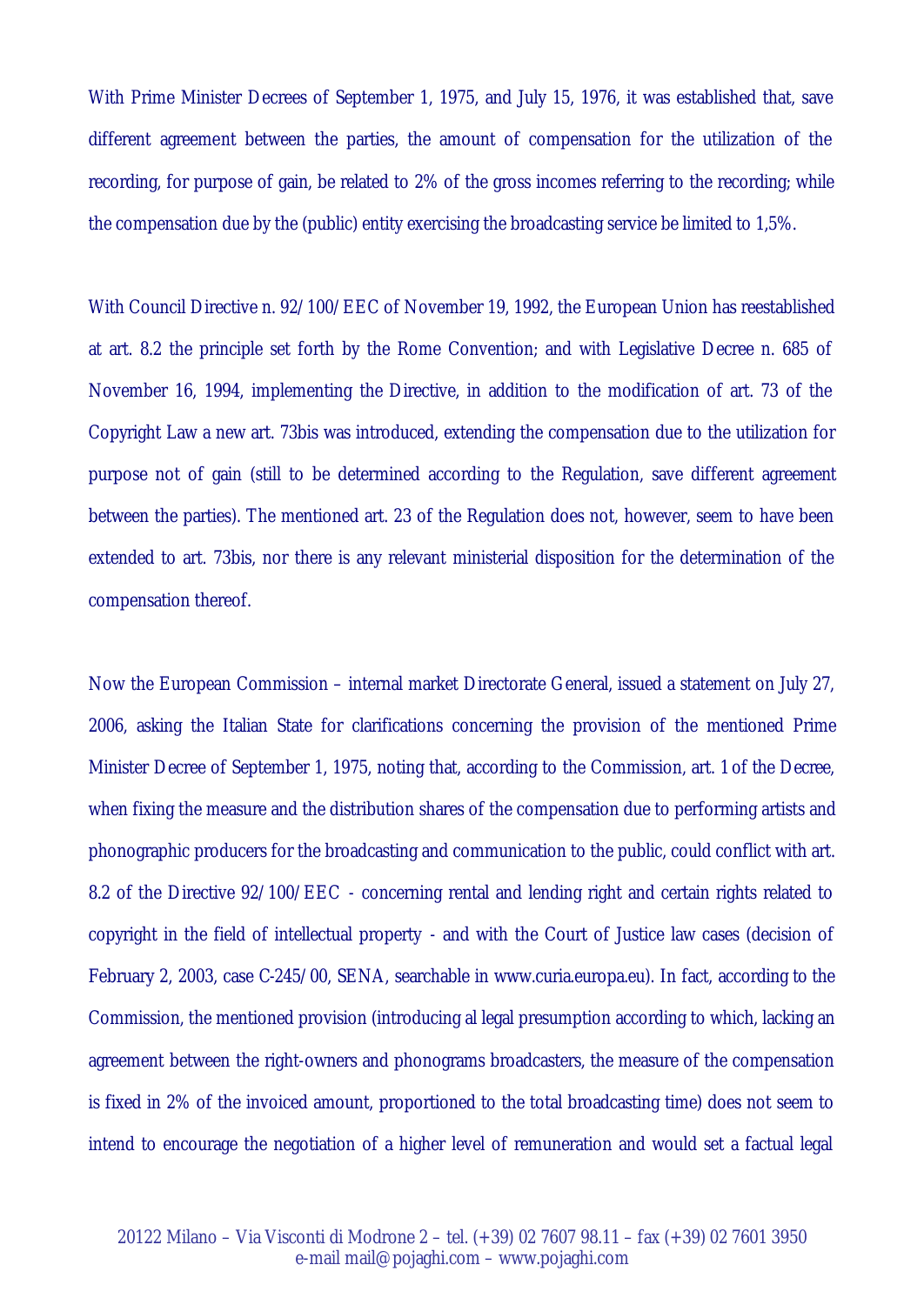maximum that does not exists in other Members States. This could create a distortion in the internal market, depriving right-owners of the right to the equitable remuneration set forth by art. 8.2 of the Directive n. 92/100/EEC.

The Italian Consulting Committee for Copyright, established according to articles 190 and following of the Copyright Law, in the General Meeting of September 25, 2006, addressed the mentioned remarks of the Commission and noted that "It is only in the absence of a different agreement between the parties that the Prime Minister Decree fixes the 2% share. Such share has, in fact, been set, according to the Committee, to the safeguard of the weakest party that in such manner sees the fixation of a threshold under which it is not possible to derogate. This derives from the expression used at art. 1, establishing that the compensation is related to 2%, meaning that that is in fact a minimum guaranteed amount and not a legal maximum", nonetheless convening on the opportunity to revise the said Prime Minister Decree. Such interpretation has innovative effect towards the motivation expressed by the same Committee in the works that led to the issuing of the Decree, where the evaluation simply assessed the measure of the percentage, then held as equitable in consideration of the start up thereof.

The Committee now adds that the need to fix a compensation, in the absence of an agreement between the parties, is due to the peculiarity of this being a mere remuneration right, and not an exclusive right, therefore not assisted by any measure of inhibition of uses, so that the party interested to the compensation is considered "weak" as deprived of any effective measure to protect its right.

It should be noted that both the Commission and the Committee offer their opposite remarks with the common purpose of ensuring the rights of the categories protected by the Rome Convention and the Directive, meaning that, according to the Commission, the mentioned categories might be prejudiced by the Italian provisions while, according to the Committee, such provisions would aim at providing them with a "minimum guaranteed" remuneration, and that should be underlined as coming from the